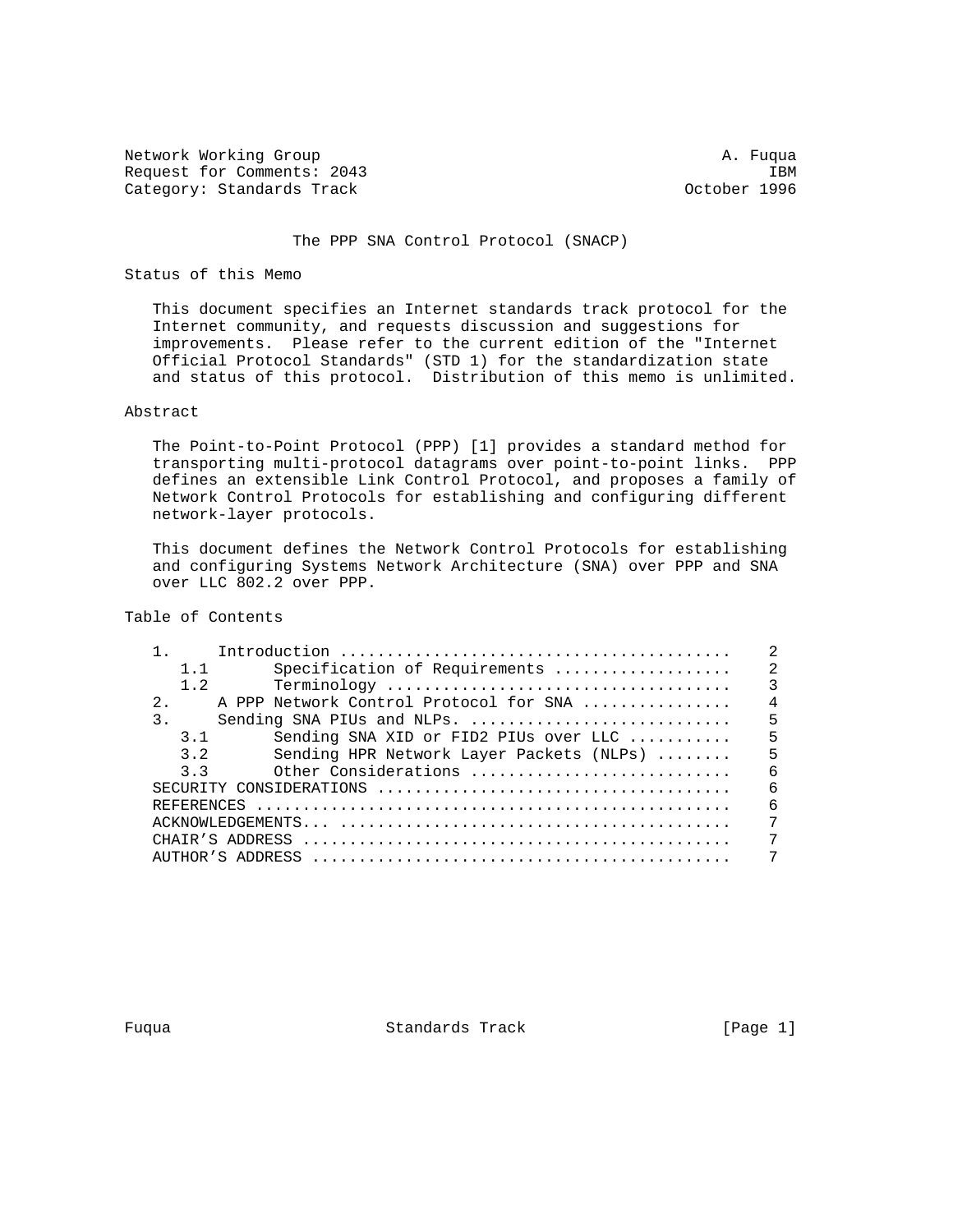1. Introduction

PPP has three main components:

- 1. A method for encapsulating multi-protocol datagrams.
- 2. A Link Control Protocol (LCP) for establishing, configuring, and testing the data-link connection.
- 3. A family of Network Control Protocols for establishing and configuring different network-layer protocols.

 In order to establish communications over a point-to-point link, each end of the PPP link must first send LCP packets to configure and test the data link. After the link has been established and optional facilities have been negotiated as needed by the LCP, PPP must send SNACP packets to choose and configure the SNA network-layer protocol. Once SNACP has reached the Opened state, SNA datagrams can be sent over the link.

 The link will remain configured for communications until explicit LCP or SNACP packets close the link down, or until some external event occurs (an inactivity timer expires or network administrator intervention).

1.1. Specification of Requirements

 In this document, several words are used to signify the requirements of the specification. These words are often capitalized.

- MUST This word, or the adjective "required", means that the definition is an absolute requirement of the specification.
- MUST NOT This phrase means that the definition is an absolute prohibition of the specification.
- SHOULD This word, or the adjective "recommended", means that there may exist valid reasons in particular circumstances to ignore this item, but the full implications must be understood and carefully weighed before choosing a different course.
- MAY This word, or the adjective "optional", means that this item is one of an allowed set of alternatives. An implementation which does not include this option MUST be prepared to interoperate with another implementation which does include the option.

Fuqua Standards Track [Page 2]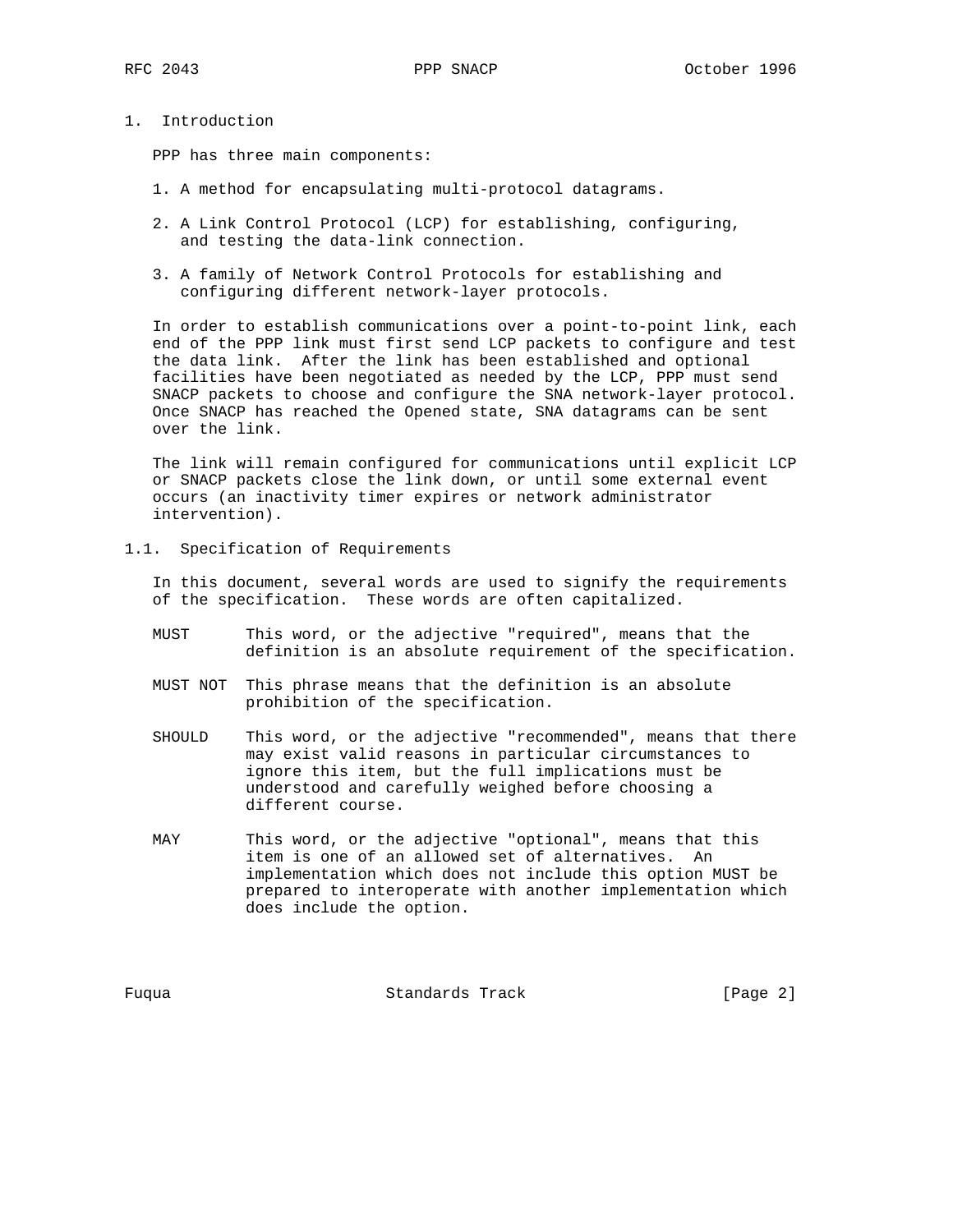# 1.2. Terminology

This document frequently uses the following terms:

- datagram The unit of transmission in the network layer (such as IP). A datagram may be encapsulated in one or more packets passed to the data link layer.
- frame The unit of transmission at the data link layer. A frame may include a header and/or a trailer, along with some number of units of data.
- packet The basic unit of encapsulation, which is passed across the interface between the network layer and the data link layer. A packet is usually mapped to a frame; the exceptions are when data link layer fragmentation is being performed, or when multiple packets are incorporated into a single frame.

peer The other end of the point-to-point link.

silently discard

 This means the implementation discards the packet without further processing. The implementation SHOULD provide the capability of logging the error, including the contents of the silently discarded packet, and SHOULD record the event in a statistics counter.

- PIU Path information unit. A message unit consisting of a transmission header (TH) alone, or a TH followed by a basic information unit (BIU) or a BIU segment. PIU is analogous to datagram.
- TH Transmission header. Control information, optionally followed by a basic information unit (BIU) or a BIU segment, that is created and used by path control to route message units and to control their flow within the network.
- BIU Basic information unit. In SNA, the unit of data and control information passed between half-sessions. It consists of a request/response header (RH) followed by a request/response unit (RU).

# message unit In SNA, the unit of data processed by any layer; for example, a basic information unit (BIU), a path information unit (PIU), or a request/response unit (RU).

Fuqua Standards Track [Page 3]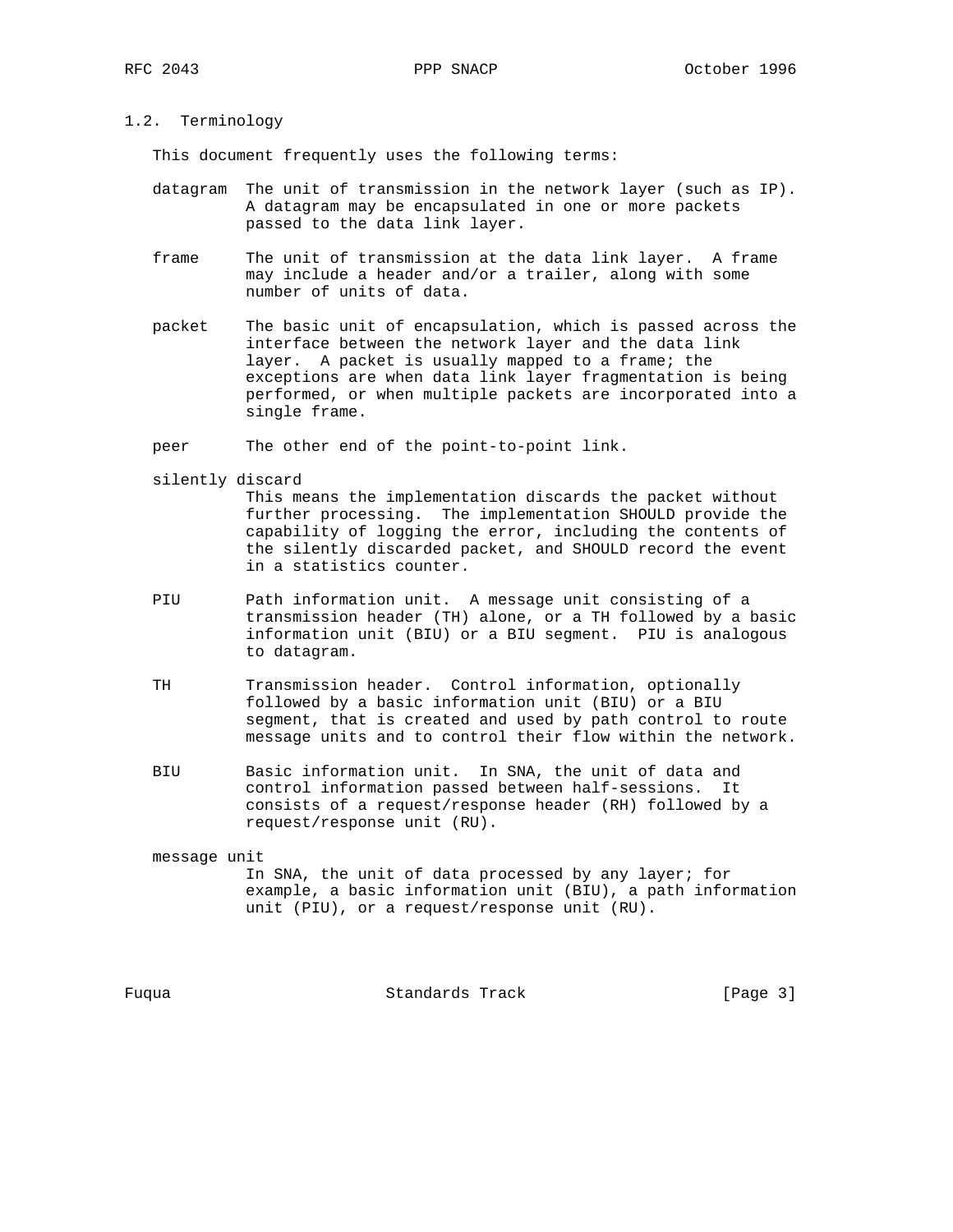- NLP Network Layer Packet. In High Performance Routing (HPR), the message unit used to carry data over the route. Network Layer Packet is analogous to datagram.
- 2. A PPP Network Control Protocol for SNA

 The SNA Control Protocol (SNACP) is responsible for configuring, enabling, and disabling SNA on both ends of the point-to-point link. SNACP uses the same packet exchange mechanism as the Link Control Protocol (LCP). SNACP packets may not be exchanged until PPP has reached the Network-Layer Protocol phase. SNACP packets received before this phase is reached should be silently discarded.

 Note that there are actually two SNA Network Control Protocols; one for SNA over LLC 802.2 and another for SNA without LLC 802.2. These SNA NCPs are negotiated separately and independently of each other.

 The SNA Control Protocol is exactly the same as the Link Control Protocol [1] with the following exceptions:

Frame Modifications

 The packet may utilize any modifications to the basic frame format which have been negotiated during the Link Establishment phase.

Data Link Layer Protocol Field

 Exactly one SNACP packet is encapsulated in the PPP Information field, where the PPP Protocol field indicates type hex 804B (SNA over LLC 802.2) or hex 804D (SNA).

# Code field

 Only Codes 1 through 7 (Configure-Request, Configure-Ack, Configure-Nak, Configure-Reject, Terminate-Request, Terminate-Ack and Code-Reject) are used. Other Codes should be treated as unrecognized and should result in Code-Rejects.

#### Timeouts

 SNACP packets may not be exchanged until PPP has reached the Network-Layer Protocol phase. An implementation should be prepared to wait for Authentication and Link Quality Determination to finish before timing out waiting for a Configure-Ack or other response. It is suggested that an implementation give up only after user intervention or a configurable amount of time.

Fuqua Standards Track [Page 4]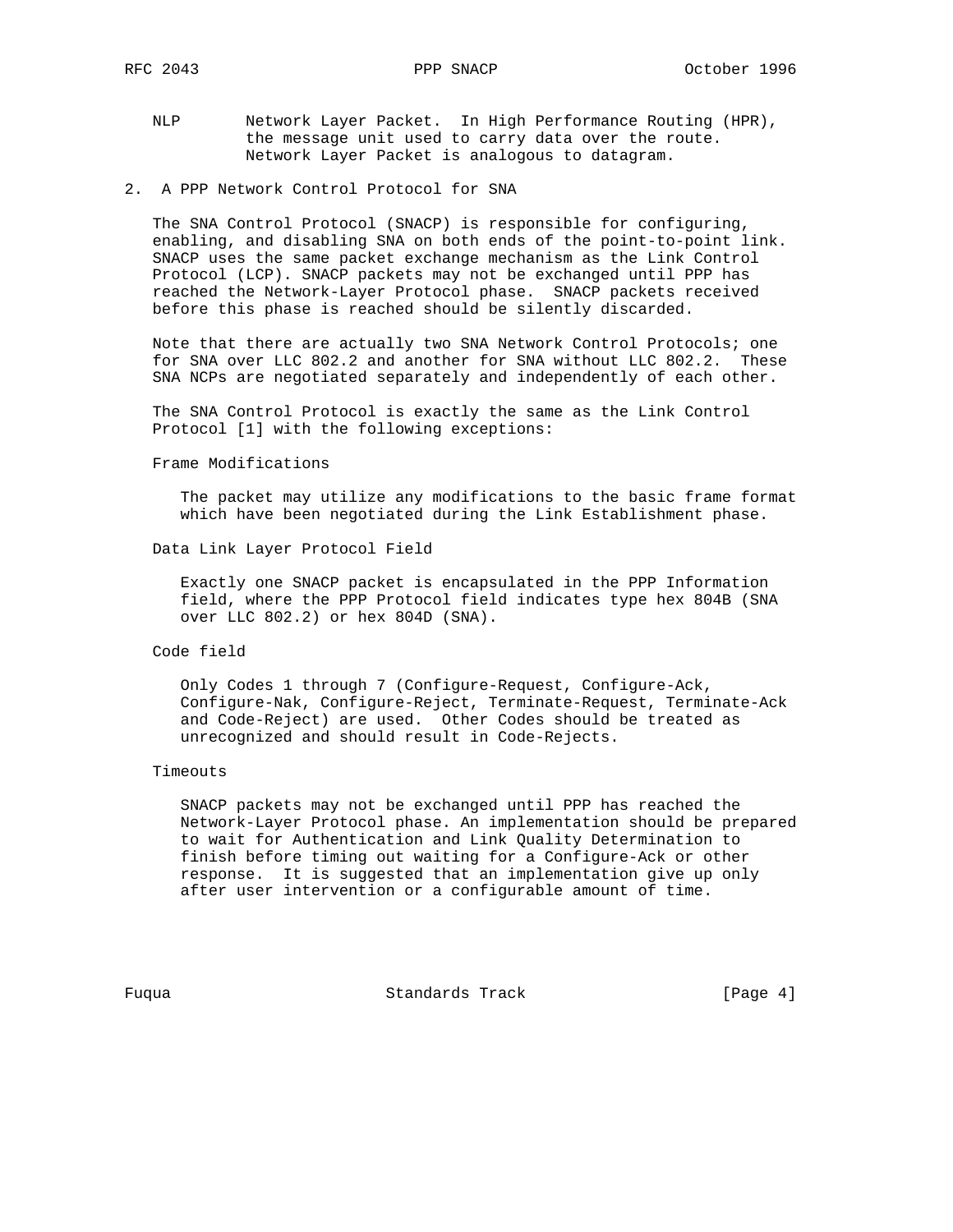Configuration Option Types

 There are no Configuration Options for SNA or for SNA over LLC 802.2.

3. Sending SNA PIUs and NLPs.

 Before any SNA packets may be communicated, PPP must reach the Network-Layer Protocol phase, and the appropriate SNA Control Protocol must reach the Opened state.

 The maximum length of a SNA packet transmitted over a PPP link is the same as the maximum length of the Information field of a PPP encapsulated packet.

 The format of the PPP Information field itself is the same as that defined in [1]. Detailed information on SNA and APPN can be found in [3], [4], [5], [6], and [7].

3.1. Sending SNA XID or FID2 PIUs over LLC

 Exactly one SNA XID or FID2 PIU over LLC 802.2 is encapsulated in the PPP Information field, where the PPP Protocol field indicates type hex 004B (SNA over LLC 802.2).

 A summary of this frame structure, beginning with the PPP Protocol field, is shown below. The fields are transmitted from left to right.

 -- LLC portion (PPP Information Field) ------------- | | -+----------+----------+----------+----------+-------------------+- | Protocol | DSAP | SSAP | Control | LLC Information | | 0x004B | Address | Address | Field | Field | -+----------+----------+----------+----------+-------------------+-

The LLC information field contains the XID or FID2 PIU.  $LLC(2)$  is included in this format for link-level error recovery. Error recovery is done by the routers at each end of the PPP link.

3.2. Sending HPR Network Layer Packets (NLPs)

 Exactly one HPR Network Layer Packet (NLP) is encapsulated in the PPP Information field, where the PPP Protocol field indicates type hex 004D (SNA).

Fuqua Standards Track [Page 5]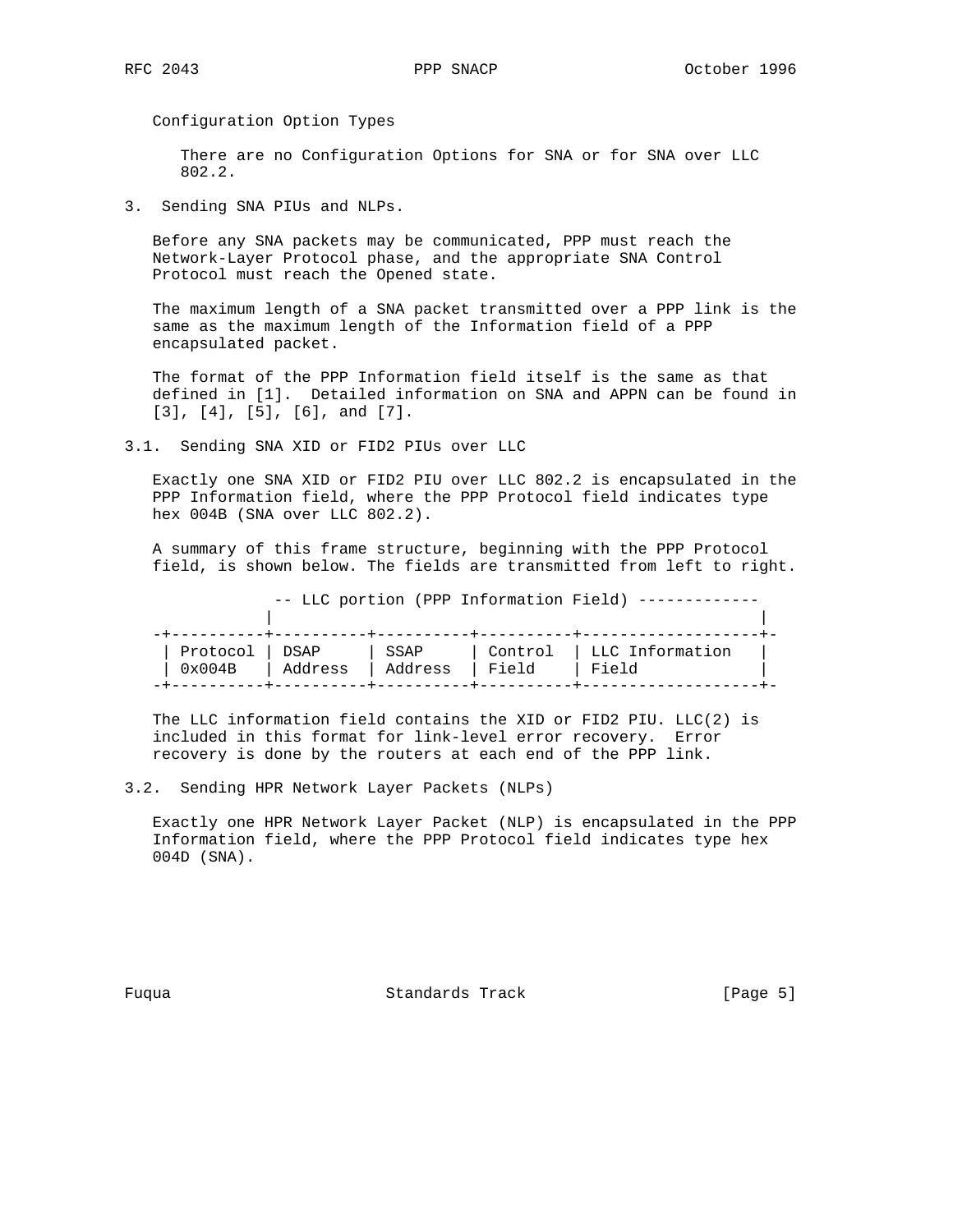A summary of this frame structure, beginning with the PPP Protocol field, is shown below. The fields are transmitted from left to right.

| -- HPR Network Layer Packet (NLP) --<br>(PPP Information Field) |  |      |      |  |  |  |  |
|-----------------------------------------------------------------|--|------|------|--|--|--|--|
| Protocol   NHDR<br>0x004D                                       |  | THDR | data |  |  |  |  |

### 3.3. Other Considerations

 It is architecturally possible to transport HPR NLPs over LLC over PPP using PPP Protocol field type hex 004B (SNA over LLC 802.2) if the optional HPR link-level error recover tower is included in the implementation.

Security Considerations

Security issues are not discussed in this memo.

References

- [1] Simpson, W., "The Point-to-Point Protocol (PPP)", STD 51, RFC 1661, Daydreamer, July 1994.
- [2] Reynolds, J., and J. Postel, "Assigned Numbers", STD 2, RFC 1700, USC/Information Sciences Institute, October 1994.
- [3] "SNA Formats", GA27-3136, IBM.
- [4] "SNA APPN Architecture Reference", SC30-3422, IBM.
- [5] "APPN Architecture and Product Implementations Tutorial", GG24-3669-02, IBM.
- [6] APPN Implementers Workshop homepage, http://www.raleigh.ibm.com/app/aiwhome.htm
- [7] "APPN High Performance Routing (HPR) Architecture", ftp://networking.raleigh.ibm.com/pub/standards/aiw/appn/hpr

IBM documents are orderable through 1-800-879-2755.

Fuqua **Standards Track** [Page 6]